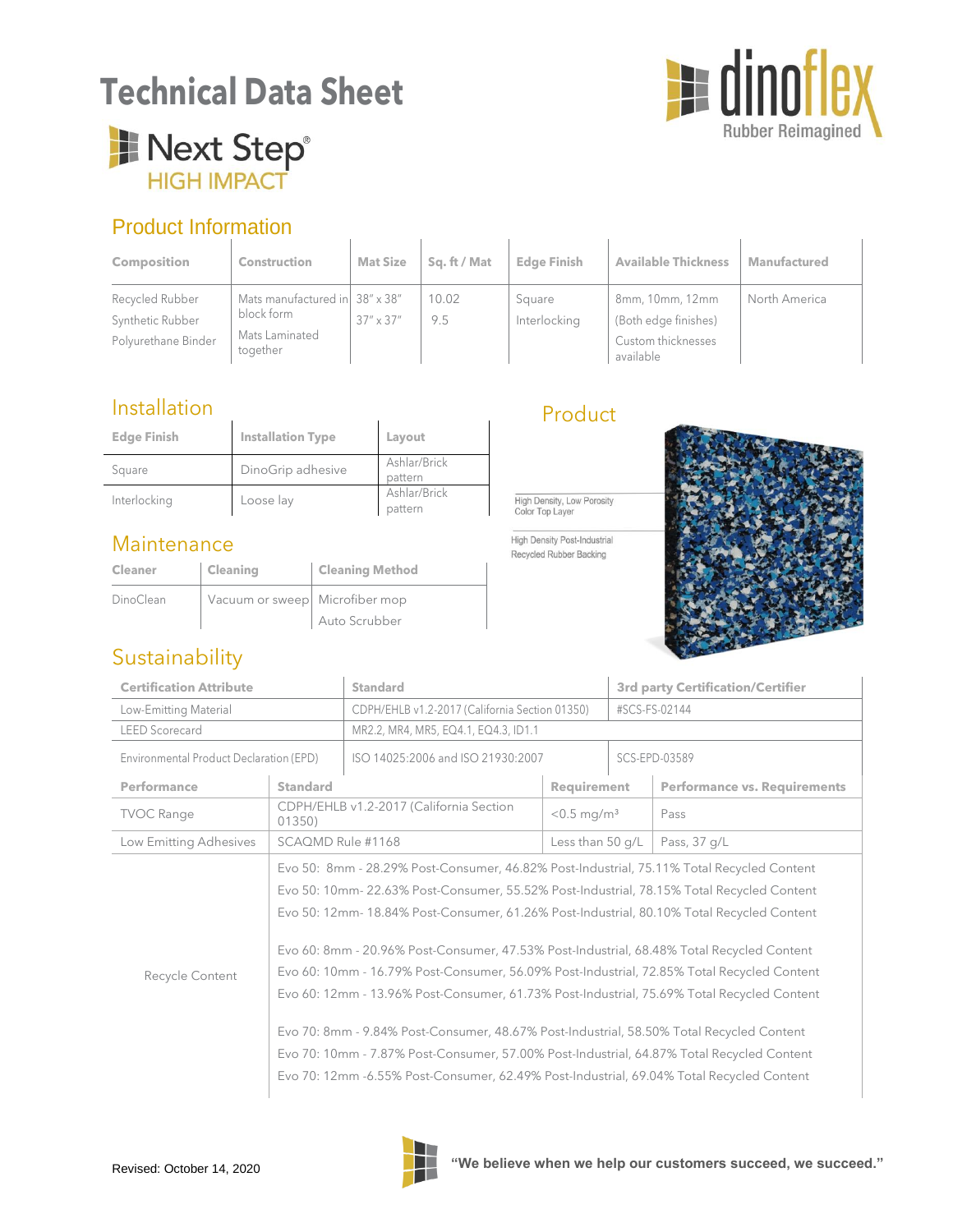# **Technical Data Sheet**



## Next Step® **HIGH IMPACT**

Evo 80: 8mm - 8.14% Post-Consumer, 48.84% Post-Industrial, 56.98% Total Recycled Content Evo 80: 10mm - 6.51% Post-Consumer, 57.14% Post-Industrial, 63.65% Total Recycled Content Evo 80: 12mm - 5.42% Post-Consumer, 62.61% Post-Industrial, 68.03% Total Recycled Content

Evo 90: 8mm - 6.72% Post-Consumer, 48.99% Post-Industrial, 55.71% Total Recycled Content Evo 90: 10mm - 5.37% Post-Consumer, 57.26% Post-Industrial, 62.63% Total Recycled Content Evo 90: 12mm - 4.47% Post-Consumer, 62.71% Post-Industrial, 67.18% Total Recycled Content

Black: 8mm - 44.57% Post-Consumer, 45.17% Post-Industrial, 89.74% Total Recycled Content Black: 10mm - 35.66% Post-Consumer, 54.20% Post-Industrial, 89.85% Total Recycled Content Black: 20mm - 29.68% Post-Consumer, 60.16% Post-Industrial, 89.84% Total Recycled Content

Metro: 8mm - 38.22% Post-Consumer, 45.82% Post-Industrial, 84.04% Total Recycled Content Metro: 10mm - 30.57% Post-Consumer, 54.72% Post-Industrial, 85.29% Total Recycled Content Metro: 12mm - 25.45% Post-Consumer, 60.60% Post-Industrial, 86.05% Total Recycled Content

10%: 8mm - 40.66% Post-Consumer, 45.57% Post-Industrial, 86.23% Total Recycled Content 10%: 10mm - 32.53% Post-Consumer, 54.52% Post-Industrial, 87.05 Total Recycled Content 10%: 12mm - 27.08% Post-Consumer, 60.43% Post-Industrial, 87.51% Total Recycled Content

30%: 8mm - 35.09% Post-Consumer, 46.14% Post-Industrial, 81.23% Total Recycled Content 30%: 10mm - 28.07% Post-Consumer, 54.97% Post-Industrial, 83.05 Total Recycled Content 30%: 12mm - 23.37% Post-Consumer, 60.81% Post-Industrial, 84.18% Total Recycled Content

50%: 8mm - 29.60% Post-Consumer, 46.71% Post-Industrial, 76.31% Total Recycled Content 50%: 10mm - 23.68% Post-Consumer, 55.43% Post-Industrial, 79.11% Total Recycled Content 50%: 12mm - 19.71% Post-Consumer, 61.19% Post-Industrial, 80.90% Total Recycled Content

Granite Flex - 8mm - 36.91% Post-Consumer, 45.95% Post-Industrial, 82.86% Total Recycled Content Granite Flex - 10mm - 29.53% Post-Consumer, 54.82% Post-Industrial, 84.35% Total Recycled Content Granite Flex - 12mm - 24.58% Post-Consumer, 60.68% Post-Industrial, 85.26% Total Recycled Content

Décor: 8mm - 35.08% Post-Consumer, 46.14% Post-Industrial, 81.22% Total Recycled Content Décor: 10mm - 28.06% Post-Consumer, 54.97% Post-Industrial, 83.04% Total Recycled Content Décor: 12mm - 23.36% Post-Consumer, 60.81% Post-Industrial, 84.17% Total Recycled Content

Stone Line: 8mm - 9.48% Post-Consumer, 48.71% Post-Industrial, 58.19% Total Recycled Content Stone Line: 10mm -7.58% Post-Consumer, 57.03% Post-Industrial, 64.61% Total Recycled Content Stone Line: 12mm -6.31% Post-Consumer, 62.52% Post-Industrial, 68.83% Total Recycled Content

Elite: 8mm - 2.52% Post-Consumer, 49.43% Post-Industrial, 51.95% Total Recycled Content Elite: 10mm - 2.02% Post-Consumer, 57.61% Post-Industrial, 59.62% Total Recycled Content Elite: 12mm - 1.68% Post-Consumer, 63.00% Post-Industrial, 64.68% Total Recycled Content